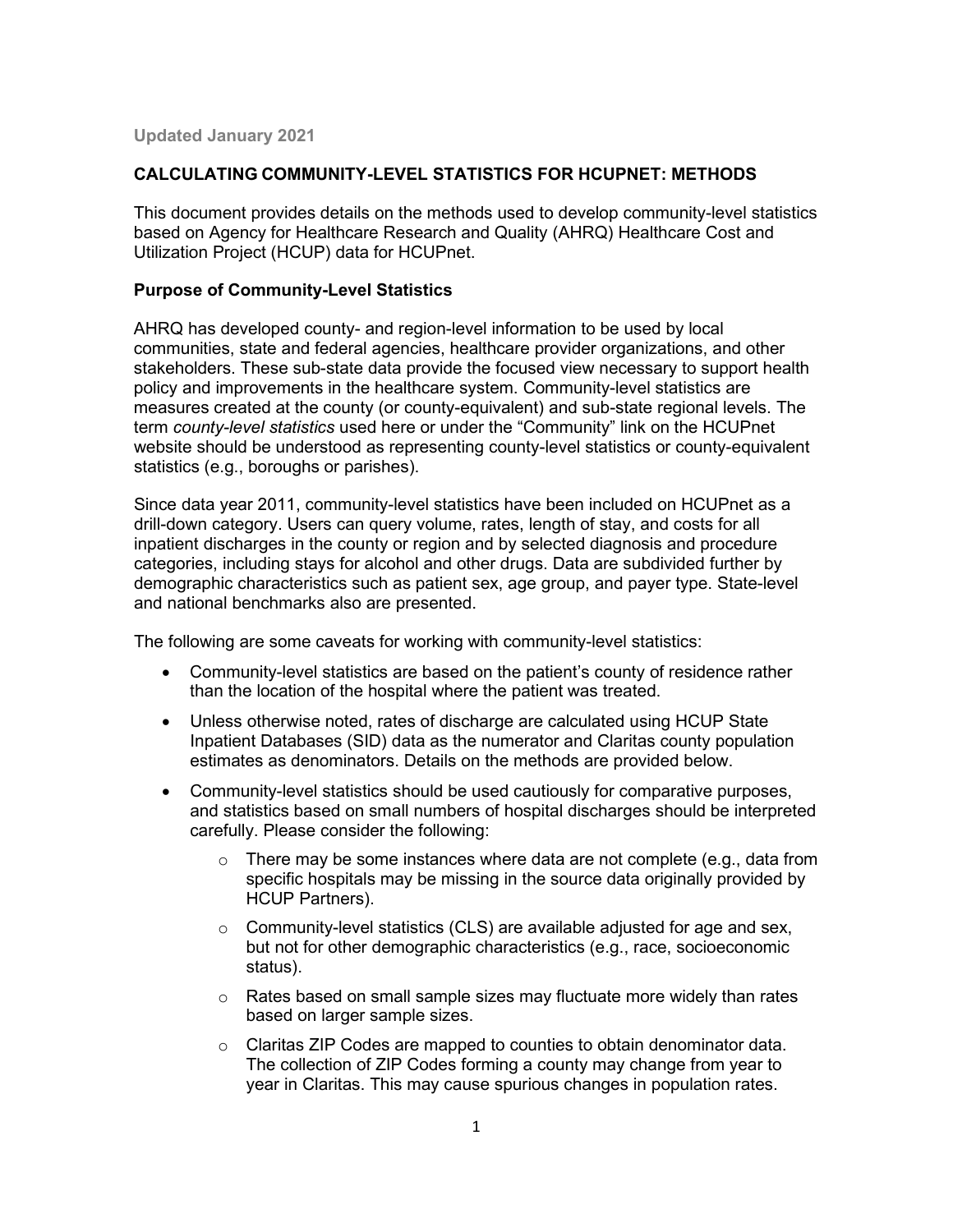release with the prior year. This information can be found at  $\circ$  Because of these caveats, starting with the data year 2017, CLS has released a quality assurance document tracking changes in rates, costs, and length of stay greater than 100 percent, comparing the current data [https://hcupnet.ahrq.gov/downloadables/CLS\\_QA\\_PctChange100plus\\_202](file://afsv03/CLS_QA_PctChange100plus_20201006.xls)  [01006.xls.](file://afsv03/CLS_QA_PctChange100plus_20201006.xls)

### **Metrics**

 The community-level metrics capture various measures of hospital utilization and expenditures (table 1).

|  |  | <b>Table 1. Metrics for reporting</b> |
|--|--|---------------------------------------|
|  |  |                                       |

| <b>Metric</b>                                                    |
|------------------------------------------------------------------|
| Total number of discharges                                       |
| Rate of discharges per 100,000 population                        |
| Age-sex adjusted rate of discharges per 100,000 population       |
| Mean length of stay, days                                        |
| Aggregate number of days in the hospital                         |
| Number of inpatient days per 100,000 population                  |
| Age-sex adjusted number of inpatient days per 100,000 population |
| Mean cost per stay, \$                                           |
| Aggregate costs for all hospital stays, \$                       |
| Cost for inpatient stays per capita, \$                          |
| Age–sex adjusted costs for inpatient stays per capita, \$        |

 The metrics are reported at the county and sub-state regional level annually and aggregated across 3 years. Over time, the statistics made available by CLS have changed. Region-level data were first released for data year 2012. U.S.-Mexico border statistics were first released for data year 2013. At a minimum, at the county level, statistics are available for:

- All discharges (all years)
- All major diagnostic categories (all years)
- All diagnosis-related groups (DRGs) (all years)
- Clinical Classifications Software  $(CCS)^{1,2}$  principal diagnoses (2011–2015)
- $CCS<sup>1,2</sup>$  all-listed procedures (2011–2015)
- • AHRQ's Prevention Quality Indicators (PQIs) and Pediatric Quality Indicators (PDIs) (all years)
- Maternal/neonatal stays involving alcohol and other drugs (2013–2016)

<span id="page-1-0"></span> 1 All CCS categories were included except those that were nonspecific groupings of "other" conditions or those related to administrative classifications.

<span id="page-1-1"></span> 2 HCUP CCS. Healthcare Cost and Utilization Project (HCUP). March 2017. Agency for Healthcare Research and Quality. (2017, March). *Clinical Classifications Software (CCS) for ICD-9-CM* [Computer software]. [https://www.hcup](https://www.hcup-us.ahrq.gov/toolssoftware/ccs/ccs.jsp)[us.ahrq.gov/toolssoftware/ccs/ccs.jsp](https://www.hcup-us.ahrq.gov/toolssoftware/ccs/ccs.jsp) , Rockville, MD.<www.hcup-us.ahrq.gov/toolssoftware/ccs/ccs.jsp>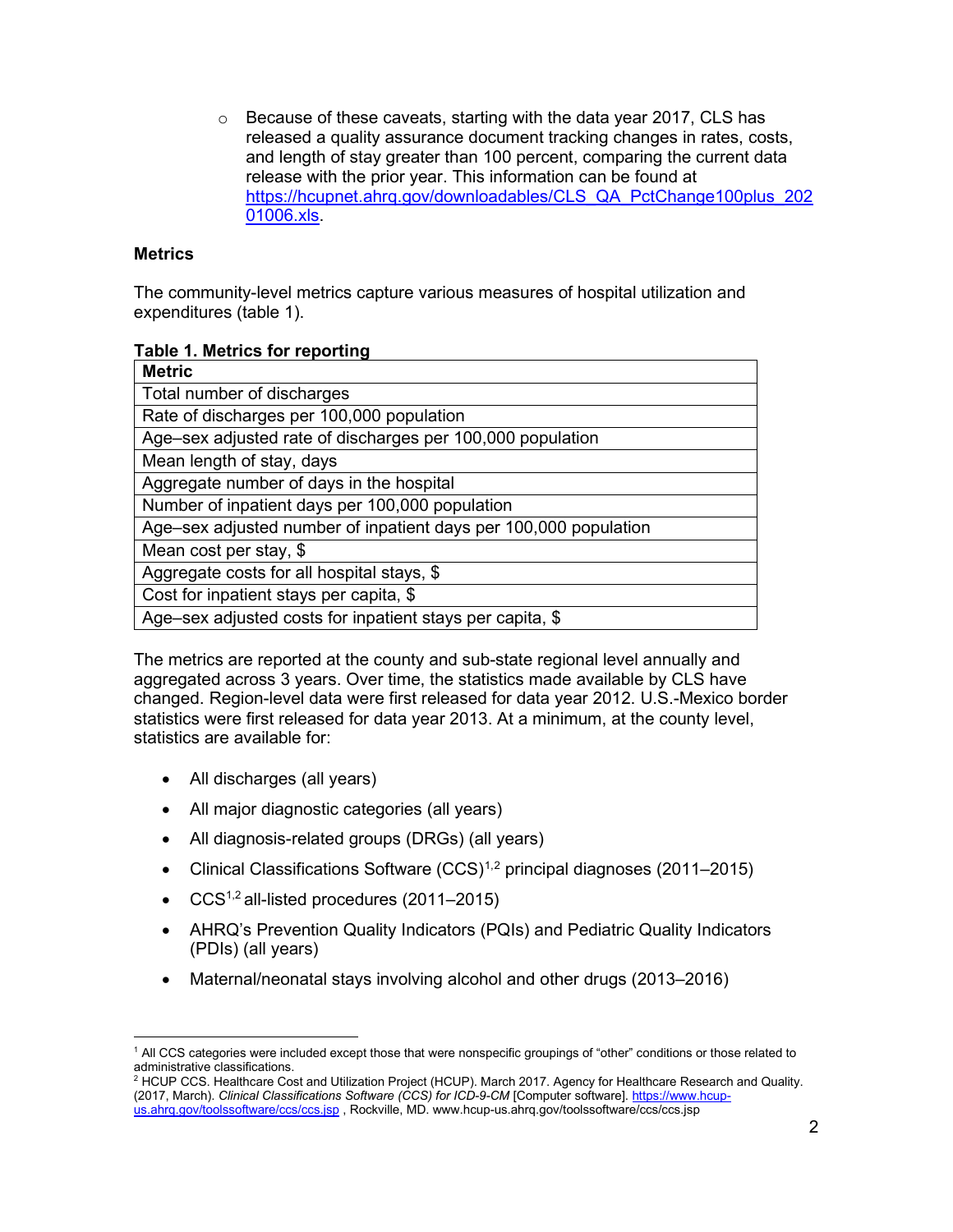- Clinical Classifications Software Refined (CCSR)<sup>[3](#page-2-0)</sup> principal diagnoses (2017)
- $CCSR<sup>3</sup>$  all-listed diagnoses (2017)

 PDIs, the only metrics reported are the rates. Generally, the rate is reported per 100,000 For selected ambulatory care sensitive conditions corresponding to AHRQ's PQIs and population with the exception of the indicators for perforated appendix and low birth weight. Further details about PQI and PDI reporting are provided below.

### **Stratification**

 stays involving alcohol or other drugs, the metrics also can be stratified by the type of stay Users can obtain county-level metrics stratified by sex, age, and expected payer. For and substance type.

The categories include the following:

- Sex: male, female, missing.
- Age group (in years): <1, 1–17, 18–44, 45–64, 65–84, 85+, missing.
- Age group (in years) for PDIs: 0–4, 5–9, 10–14, 15–17.
- Expected payer: Medicare, Medicaid, private insurance, self-pay/no charge, missing.
- For stays involving alcohol or other drugs:
	- $\circ$  Type of stay: maternal/neonatal, nonmaternal/non-neonatal (see the appendix for the definition of maternal/neonatal stays). Note that for maternal/neonatal stays involving alcohol and other drugs, the rate is reported per 100,000 inpatient deliveries, rather than per 100,000 individuals in the population.
	- o Type of substance or substance-related condition: alcohol; cannabis; druginduced mental disorders; hallucinogens; opioids; other drug abuse; sedatives, hypnotics, anxiolytics, tranquilizers, and barbiturates; and stimulants. The *International Classification of Diseases, Ninth Revision, Clinical Modification*  (ICD-9-CM) codes defining these substances are shown in the appendix.

 can be used to compute payer-specific per capita rates, so population-based statistics by At present, there are no AHRQ-endorsed estimates of payer-specific denominators that payer are not available for community-level statistics. Counts by payer are included.

### **Hospital Selection**

 American Hospital Association (AHA). The AHA defines *community hospitals* as "all non-The HCUP SID are the primary data sources for community-level statistics. The databases include records from all discharges from community hospitals as defined by the federal, short-term general, and special hospitals, including special children's hospitals,

<span id="page-2-0"></span><u>us.ahrq.gov/toolssoftware/ccsr/ccs\_refined.jsp</u>\_May 2020. Agency for Healthcare Research and Quality, Rockville, MD. 3 Agency for Healthcare Research and Quality. (2020, May). *Clinical Classifications Software Refined (CCSR) for ICD-10- CM Diagnoses* [Computer software].. Healthcare Cost and Utilization Project (HCUP). [https://www.hcup](https://www.hcup-us.ahrq.gov/toolssoftware/ccsr/ccs_refined.jsp)[www.hcup-us.ahrq.gov/toolssoftware/ccsr/ccs\\_refined.jsp](www.hcup-us.ahrq.gov/toolssoftware/ccsr/ccs_refined.jsp)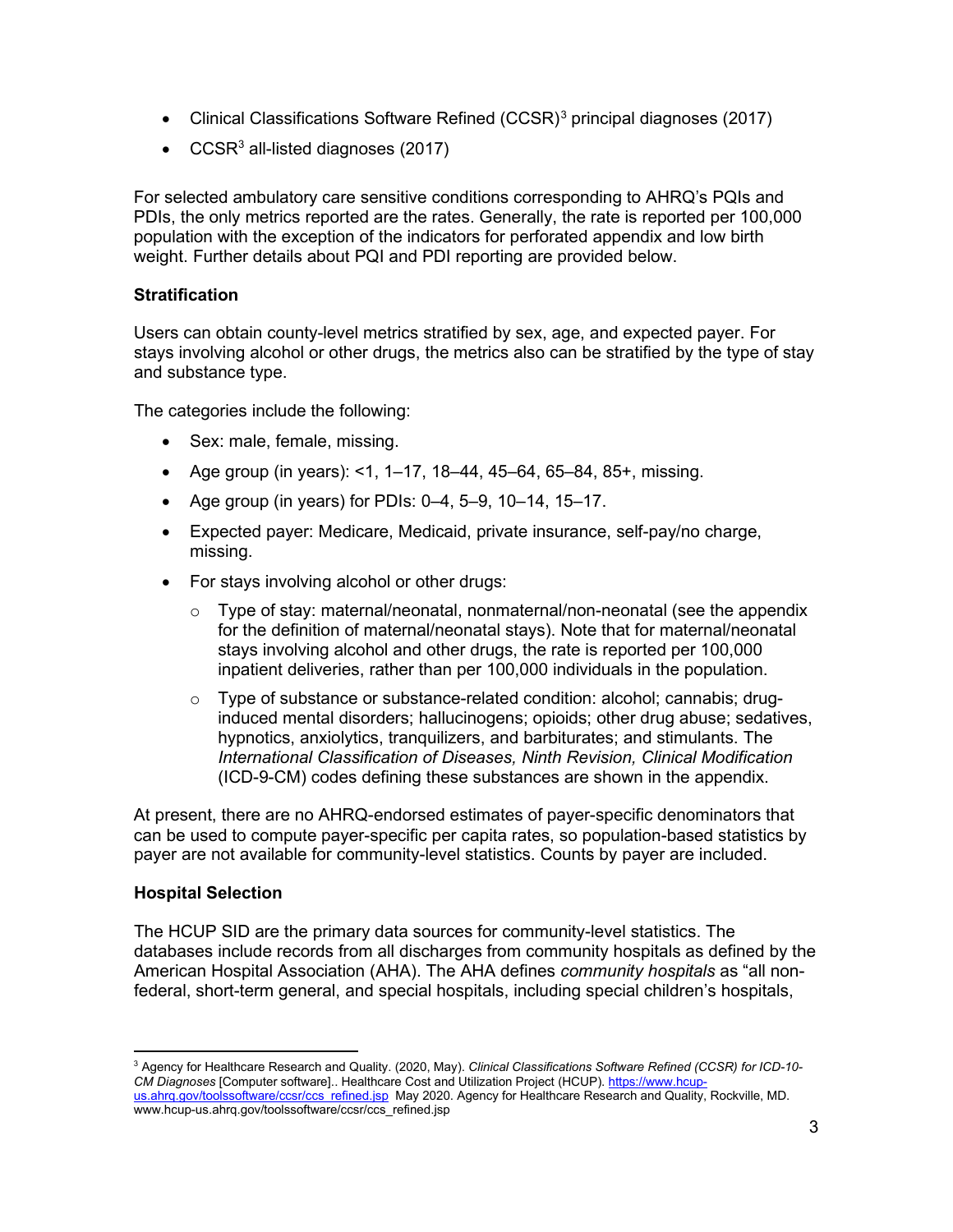lengths of stay and higher mortality rates than those from other community hospitals. Diagnoses, treatment, and procedures also tend to be different from LTAC facilities compared with other community hospitals. An exception to the exclusion of LTAC facilities is made for reporting the county- and region-level PQIs and PDIs in certain years. To and Disparities Reports (QDRs), LTAC facilities are included for PQI and PDI reporting exclusion of LTAC facilities in CLS. whose facilities and services are available to the public."<sup>4</sup> Discharges from long-term acute care (LTAC) facilities were specifically excluded from the county-level statistics because evaluation of discharges from these hospitals revealed significantly longer maintain consistency with the PQIs and PDIs reported in the National Healthcare Quality through 2015. In 2016, the QDR began excluding LTAC facilities, consistent with the

### **County and Region Selection**

 reporting, and reporting is voluntary in some Partner areas. Missing hospitals may have Hospital Service Area File (HSAF) was used to estimate the impact of missing hospitals on HCUP community statistics and, therefore, to identify counties and regions with Data from community hospitals may be missing from the SID because some HCUP Partner organizations exempt certain types of hospitals (e.g., small rural hospitals) from small discharge volumes or be geographically concentrated. Alternatively, missing hospitals may have large volumes and be geographically dispersed. The Medicare incomplete data.[5](#page-3-1) The HSAF provides the universe of Medicare discharges in the United States and contains the patient's ZIP Code; Medicare provider identification number (ID); and a sum of patient discharges, days, and charges for all Medicare patients. This deidentified file is available to the public.

 thresholds for exclusion of county and region information because of missing hospitals in the SID. As a result of this investigation, counties and regions where the capture rate was less than 98 percent were excluded (the actual percentages were rounded). $^6$ Capture rates computed from the HSAF and SID allowed us to examine several

 In addition, counties and regions were excluded from states that did not contribute SID written permission to publish its statistics. data in any year during the time of the development of these statistics. Counties in U.S. territories, counties with invalid county information, and states that do not participate in HCUP also were excluded. County- and region-level statistics were produced for all contributing states. The results are published on HCUPnet only after each state gives

 were provided by HCUP Partner Organizations when available. If a specific scheme was Contiguous counties were grouped to form regions within states. Regionalization schemes not provided, a regionalization scheme created by the Substance Abuse and Mental Health Services Administration (SAMHSA) was used.<sup>7</sup> In addition to these sub-state

<span id="page-3-0"></span><sup>4</sup> American Hospital Association, Fiscal Year 2016, *AHA Annual Survey DatabaseTM* , [https://www.ahadata.com/F](https://www.ahadata.com/)iscal Year 2016

<span id="page-3-1"></span><sup>5</sup> See Centers for Medicare & Medicaid Services. Hospital Service Area File. Last modified July 5, 2013. [https://www.cms.gov/Research-Statistics-Data-and-Systems/Statistics-Trends-and-Reports/Hospital-Service-Area-](https://www.cms.gov/Research-Statistics-Data-and-Systems/Statistics-Trends-and-Reports/Hospital-Service-Area-File)[File](https://www.cms.gov/Research-Statistics-Data-and-Systems/Statistics-Trends-and-Reports/Hospital-Service-Area-File)[.www.cms.gov/Research-Statistics-Data-and-Systems/Files-for-](http://www.cms.gov/Research-Statistics-Data-and-Systems/Files-for-Order/NonIdentifiableDataFiles/HospitalServiceAreaFile.html)

[Order/NonIdentifiableDataFiles/HospitalServiceAreaFile.html.](http://www.cms.gov/Research-Statistics-Data-and-Systems/Files-for-Order/NonIdentifiableDataFiles/HospitalServiceAreaFile.html) Accessed August 12, 2013.

<span id="page-3-2"></span> 6 The term *exclusion* refers to the completeness criteria. Records from counties with incomplete data are excluded.

<span id="page-3-3"></span><sup>&</sup>lt;sup>7</sup> Substance Abuse and Mental Health Services Administration. 2010--2012 National Survey on Drug Use and Health substate region definitions.Substate Region Definitions[. https://www.samhsa.gov/data/sites/default/files/substate2k12-](https://www.samhsa.gov/data/sites/default/files/substate2k12-RegionDefs/NSDUHsubstateRegionDefs2012.htm) [RegionDefs/NSDUHsubstateRegionDefs2012.htm](https://www.samhsa.gov/data/sites/default/files/substate2k12-RegionDefs/NSDUHsubstateRegionDefs2012.htm)[www.samhsa.gov/data/sites/default/files/substate2k12-](http://www.samhsa.gov/data/sites/default/files/substate2k12-RegionDefs/NSDUHsubstateRegionDefs2012.htm) [RegionDefs/NSDUHsubstateRegionDefs2012.htm.](http://www.samhsa.gov/data/sites/default/files/substate2k12-RegionDefs/NSDUHsubstateRegionDefs2012.htm) Accessed October 7, 2020.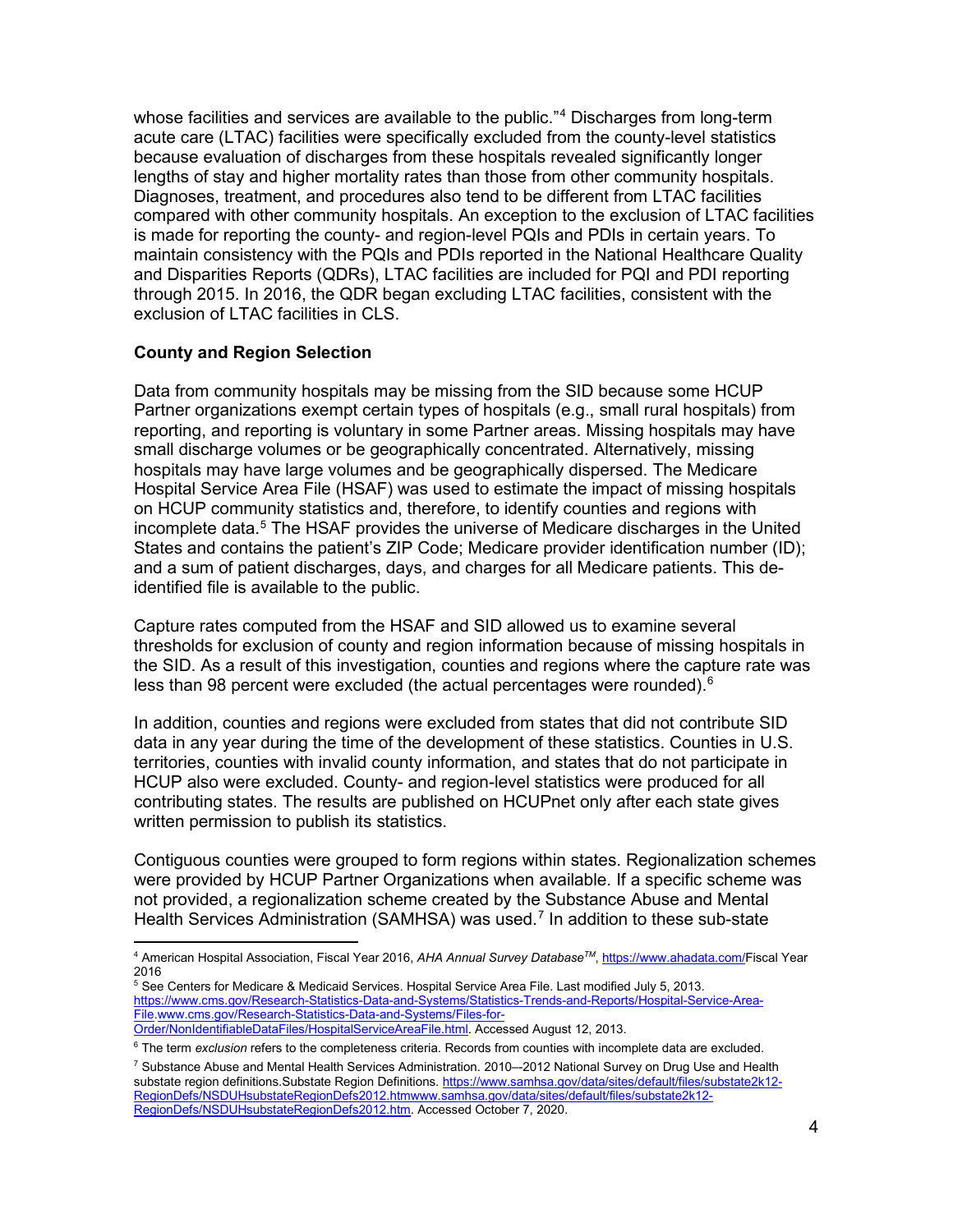regions, counties in states located on the U.S.-Mexico border were grouped into border (about 60 miles) from the U.S.-Mexico border. and non-border regions. Border regions were identified using the same definition as the U.S.-Mexico Border Health Commission.<sup>8</sup> Border counties are within 100 kilometers

### **Suppression of Statistics**

All metrics based on fewer than 11 observations were suppressed, $9$  which is consistent with the terms of the HCUP Data Use Agreement. Results that could indirectly identify a hospital also were suppressed (i.e., at least two hospitals needed to be represented in all cells).

### **Population Estimates and Assignment of Patient County**

All HCUP Data Partners collect the ZIP Code of the patient's residence. The county was identified for each discharge in the SID using the patient's ZIP Code and the Claritas ZIP Code to cross-reference the county. Claritas<sup>[10](#page-4-2)</sup> is a vendor that compiles and adds value to U.S. Census Bureau data. Patients with missing or invalid counties or patients from U.S. or foreign territories were excluded.

 County-level population estimates by sex and age were used for the per capita measures. *Population File for Use with AHRQ Quality Indicators*, [11](#page-4-3) which is based on actual countyhousehold and demographic statistics for geographic areas. $^\mathrm{12}$  $^\mathrm{12}$  $^\mathrm{12}$  Claritas was used rather Code-level population estimates. Using the ZIP Code-based proximal county population the ZIP Code of the patient's residence. Two sources of population estimates were considered. The first source was the level data available from the U.S. Census Bureau. The second source was ZIP Code-level population estimates from Claritas. Claritas uses intra-census methods to estimate than the Population File because the Census Bureau does not provide intra-census ZIP estimates also is consistent with the SID patient residence information, which is based on

In 2010, the Census Bureau made changes to county borders in Alaska.<sup>[13](#page-4-5)</sup> For 2010 and

[division/americas/border-health-commission/us-mexico-border-region/index.html](https://www.hhs.gov/about/agencies/oga/about-oga/what-we-do/international-relations-division/americas/border-health-commission/us-mexico-border-region/index.html)[www.hhs.gov/about/agencies/oga/about](http://www.hhs.gov/about/agencies/oga/about-oga/what-we-do/international-relations-division/americas/border-health-commission/us-mexico-border-region/index.html)[oga/what-we-do/international-relations-division/americas/border-health-commission/us-mexico-border-region/index.html.](http://www.hhs.gov/about/agencies/oga/about-oga/what-we-do/international-relations-division/americas/border-health-commission/us-mexico-border-region/index.html)  Accessed October 7, 2020.

<span id="page-4-0"></span><sup>8</sup> U.S. Department of Health & Human Services, Office of Global Affairs. (2017, December 13). The U.S.-Mexico border region.Border Region[. https://www.hhs.gov/about/agencies/oga/about-oga/what-we-do/international-relations-](https://www.hhs.gov/about/agencies/oga/about-oga/what-we-do/international-relations-division/americas/border-health-commission/us-mexico-border-region/index.html)

<span id="page-4-1"></span><sup>&</sup>lt;sup>9</sup> The term *suppression* refers to statistics. Statistics that are based on fewer than 11 observations or could indirectly identify a hospital are suppressed.

<span id="page-4-2"></span><sup>&</sup>lt;sup>10</sup> Claritas. (2020). Claritas. Retrieved Demographic Profile. [www.claritas.com.](http://www.claritas.com/) Accessed June 23, 2017, from [https://claritas.com.](https://claritas.com/) 

<span id="page-4-3"></span> 11 Agency for Healthcare Research and Quality. 2012, March. *2012 Population file*File *for use*Use *with AHRQ Quality Indicators, version*. Version *4.4.* March 2012.

<https://www.qualityindicators.ahrq.gov/Downloads/Software/SAS/V44/AHRQ%20QI%20Population%20File%20V4.4.pdf> [www.qualityindicators.ahrq.gov/Downloads/Software/SAS/V44/AHRQ%20QI%20Population%20File%20V4.4.pdf.](http://www.qualityindicators.ahrq.gov/Downloads/Software/SAS/V44/AHRQ%20QI%20Population%20File%20V4.4.pdf) Accessed August 12, 2013.

<span id="page-4-4"></span> 12 For a description of the Claritas (formerly Nielsen) methodology, see The Nielsen Company. (2012, July). *Nielsen Pop-Facts™ methodology.*Methodology. July 2012.<http://www.tetrad.com/pub/documents/popfactsmeth.pdf>. Accessed August 12, 2013.

<span id="page-4-5"></span><sup>&</sup>lt;sup>13</sup> See United States Census Bureau. Last modified December 5, 2012. <u>https://www.census.gov/programs-</u> [surveys/geography/technical-documentation/county-changes.html.](https://www.census.gov/programs-surveys/geography/technical-documentation/county-changes.html)[www.census.gov/geo/reference/county-changes.html.](http://www.census.gov/geo/reference/county-changes.html)  Accessed August 12, 2013.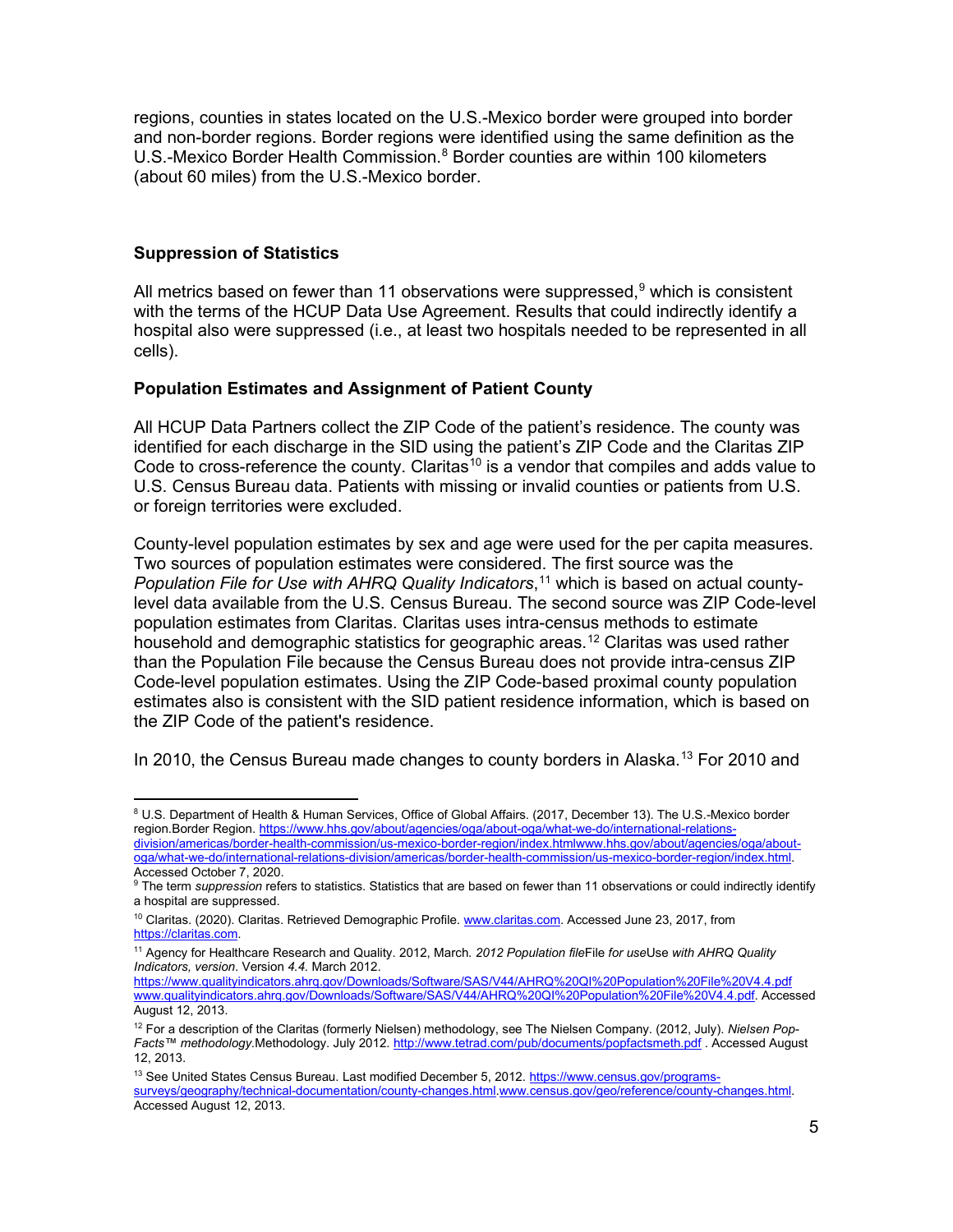2011, community-level statistics use the pre-2010 county boundaries because the changes had not yet been incorporated in the Claritas ZIP-to-County crosswalk file. For 2012 and later, the new Alaska boundaries are used.

 group was combined with the older group (ages 1–17 years). The county population data from Claritas includes a 0- to 4-year age group. For community-level statistics, the population aged less than 1 year in each county was estimated by dividing the 0–4 age group by 5. This assumed a uniform distribution by age in the population. After subtracting the <1-year estimates, the remainder of the 0–4 age

# **Adjusted Statistics**

 To account for differences in the demographic makeup of counties and regions that may influence the rates of statistics, direct standardization is used for age and sex adjustment of rates based on population denominators (e.g., per capita or per 100,000 population). Direct standardization involves the following steps:

- 1. Standard population weights are computed using Claritas population counts. To avoid residual confounding by age, 18 age categories provided by Claritas are used for the standardization procedure. The age categories are in approximately 5 year increments from 0 to 84 years and 85+ years. To create weights, the number of U.S. residents in each of the 36 age-by-sex categories is cross-tabulated and divided by the total U.S. population.
- 2. Using HCUP SID data for the county- or region-level statistic of interest to be adjusted, the county- or region-level statistic of interest is computed, stratified by the 36 age-by-sex levels.
- 3. For each statistic of interest, the age-by-sex stratified statistics are multiplied by their corresponding age-by-sex standard population weights and then summed across all 36 stratified weighted statistics. The result is the age-sex adjusted statistic.

## **Prevention Quality Indicators and Pediatric Quality Indicators**

 The PQIs and PDIs are a set of measures developed by AHRQ that use hospital outpatient care. For the most recent information about the PQIs and PDIs and other discharge data to quantify admissions for ambulatory care sensitive conditions. These indicators are intended to identify hospitalizations that are potentially preventable by good Quality Indicators™, see the Quality Indicators website.<sup>14</sup>

 (NIS). To maintain consistency with the PQIs and PDIs computed for the QDR, starting in 2012, county- and region-level PQIs and PDIs are computed using an analysis file derived from the SID. From 2012–2015 (during the International Classification of Diseases, Ninth the same methodology employed for the Nationwide Inpatient Sample prior to 2012. PQI and PDI statistics prior to 2012 are computed using the National Inpatient Sample Revision, Clinical Modification [ICD-9-CM] period), this file provides national estimates using weighted records from a sample of hospitals from SID with race/ethnicity data, using Starting in 2015 with the transition to the International Classification of Diseases, Tenth

<span id="page-5-0"></span><sup>&</sup>lt;sup>14</sup> For information about the AHRQ Quality Indicators,<sup>™</sup>, see [https://www.qualityindicators.ahrq.gov.](https://www.qualityindicators.ahrq.gov/)[www.qualityindicators.ahrq.gov/.](http://www.qualityindicators.ahrq.gov/)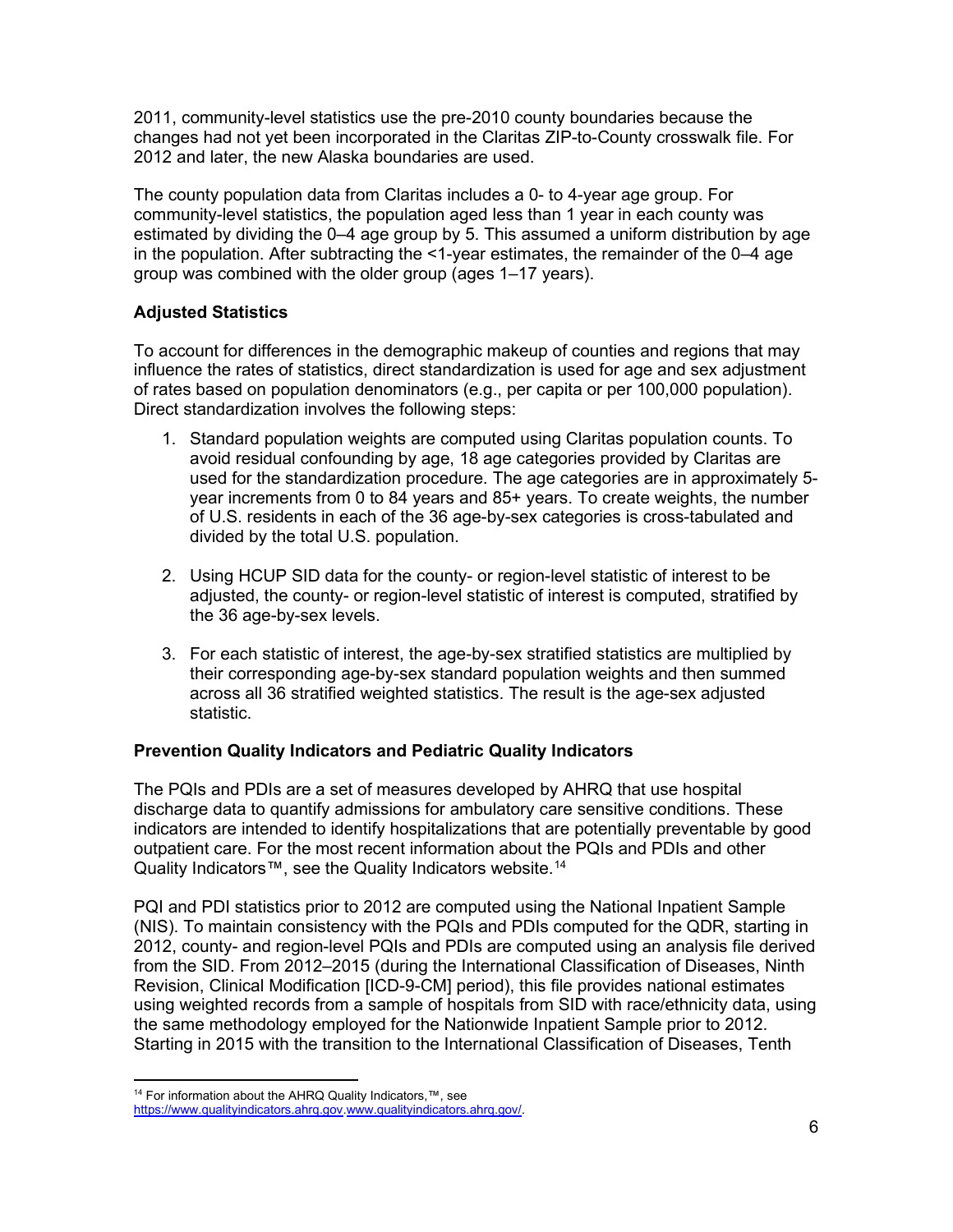provides national estimates using weighted records from SID that had (1) less than 10 Revision, Clinical Modification/Procedural Coding System (ICD-10-CM/PCS), this file percent of records failing POA edits, (2) information on day of principal and secondary procedure days, and (3) race/ethnicity data. Missing age and sex values are imputed, and state-level rates are weighted for missing hospitals. As noted above, for computing county- and region-level PQI and PDI rates only, LTAC facilities are included among community non-rehabilitation hospitals through 2015.

 The community-level PQIs and PDIs are presented as rates per 100,000 population within population. Age-specific rates are adjusted for sex, and sex-specific rates are adjusted for counties, county-level equivalents, or regions. Numerators for PQIs and PDIs are counts of hospital stays for conditions that are conceptually related to the quality of outpatient care in the community. These numerator conditions are counted using the most current version, at the time, of the AHRQ Quality Indicators  $(QI)$  software<sup>[15](#page-6-0)</sup> applied to the NIS (prior to 2012) and SID quality analysis file (2012 and after). Denominators are computed in the same manner as other community-level statistics, using Claritas county population estimates (except for perforated appendix, which uses the number of appendicitis discharges as the denominator, and low birth weight, which uses the number of births as the denominator).<sup>[16](#page-6-1)</sup> Rates are adjusted by age and sex using direct standardization with the 2010 U.S. population as the standard, except for perforated appendix and low birth weight, which are indirectly adjusted using all eligible discharges as the reference age.

The PQIs included in community-level statistics are described below. PQI/PDI definitions may change over time. Please refer to the software archives for more information<sup>17</sup> and Table 2, which contains the software version used in each data year and the number of States included in the weighted national estimates.

| Data year | Software version | <b>States included in</b><br>weighted national<br>estimates |
|-----------|------------------|-------------------------------------------------------------|
| 2011      | V4.4             | 39                                                          |
| 2012      | V4.4             | 38                                                          |
| 2013      | V4.4             | 34                                                          |
| 2014      | V4.4             | 36                                                          |
| 2015      | V4.4             | 36                                                          |
| 2016      | V7.0.1           | 34                                                          |
| 2017      | v2019.01         | 36                                                          |

**Table 2. PQI/PDI specifications** 

### *Composite PQIs*

 based on the AHRQ PQIs for asthma, community-acquired pneumonia, chronic obstructive pulmonary disease, congestive heart failure, long- and short-term • PQI 90 Prevention Quality Overall Composite. The overall adult PQI composite is

<span id="page-6-0"></span> 15 See Agency for Healthcare Research and Quality. (2020, July). *AHRQ QI Software.*  <https://www.qualityindicators.ahrq.gov/software>See AHRQ QI Software Web site.

<span id="page-6-1"></span><sup>&</sup>lt;u>www.qualityindicators.ahrq.gov/software/</u>. Accessed October 23, 2017.<br><sup>16</sup> These indicators were retired in data year 2017.

<span id="page-6-2"></span><sup>&</sup>lt;sup>17</sup> For information about the AHRQ Quality Indicators™, se[e www.qualityindicators.ahrq.gov/.](http://www.qualityindicators.ahrq.gov/)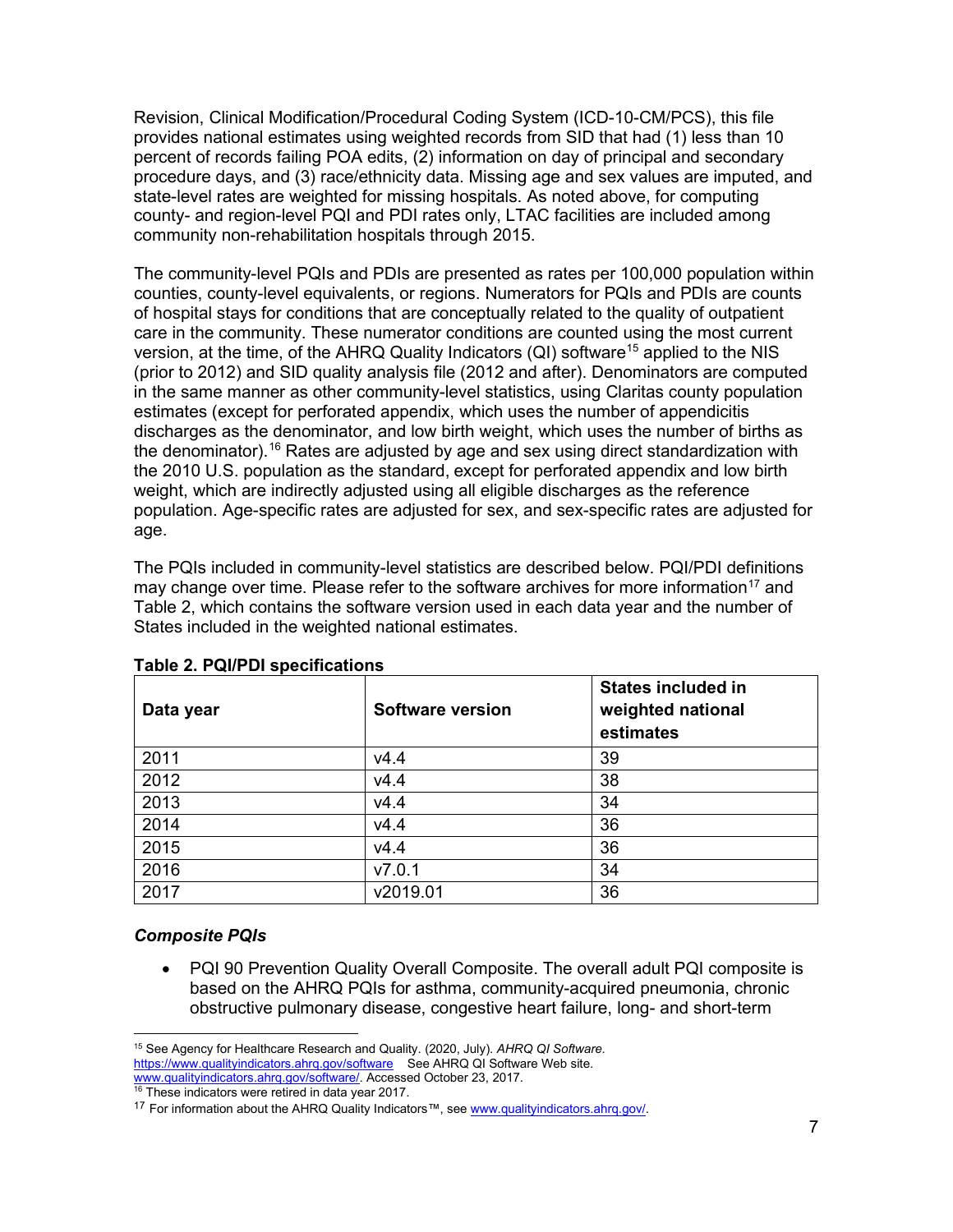diabetes, uncontrolled diabetes without complications, lower-extremity amputation for diabetes, hypertension, and urinary tract infection.

- PQI 91 Prevention Quality Acute Composite. The acute adult PQI composite is based on the AHRQ PQIs for community-acquired pneumonia and urinary tract infection.
- PQI 92 Prevention Quality Chronic Composite. The chronic adult PQI composite is based on the AHRQ PQIs for asthma, chronic obstructive pulmonary disease, congestive heart failure, long- and short-term diabetes, uncontrolled diabetes without complications, lower-extremity amputation for diabetes, and hypertension.
- • PQI 93 Prevention Quality Diabetes Composite. The diabetes composite is based on the diabetes-related PQIs for long- and short-term diabetes, uncontrolled diabetes without complications, and lower-extremity amputation for diabetes. PQI 93 was added in data year 2017.

# *Individual Acute PQIs*

- PQI 10 Dehydration (retired in data year 2017)
- PQI 11 Community Acquired Pneumonia Admission Rate
- PQI 12 Urinary Tract Infection Admission Rate

## *Diabetes-Related PQIs*

- PQI 01 Diabetes Short-term Complications Admission Rate
- PQI 03 Diabetes Long-term Complications Admission Rate
- PQI 14 Uncontrolled Diabetes Admission Rate (without complications)

### *Respiratory-Related PQIs*

- Admission Rate (age 40 years and older) • PQI 05 Chronic Obstructive Pulmonary Disease (COPD) or Asthma in Older Adults
- PQI 15 Asthma in Younger Adults Admission Rate (ages 18–39 years)

## *Other PQIs*

- PQI 02 Perforated Appendix Admission Rate (retired in data year 2017)
- PQI 09 Low Birth Weight Rate (retired in data year 2017)

The PDIs included in community-level statistics are described below.

### *Composite PDIs*

- • PDI 90 Pediatric Quality Overall Composite. The overall PDI composite is based on the four AHRQ PDIs for asthma, diabetes short-term complications, gastroenteritis, and urinary tract infection.
- PDI 91 Pediatric Quality Acute Composite. The acute PDI composite is based on the two AHRQ PDIs for gastroenteritis and urinary tract infection.
- PDI 92 Pediatric Quality Chronic Composite. The chronic PDI composite is based on the two AHRQ PDIs for asthma and diabetes short-term complications.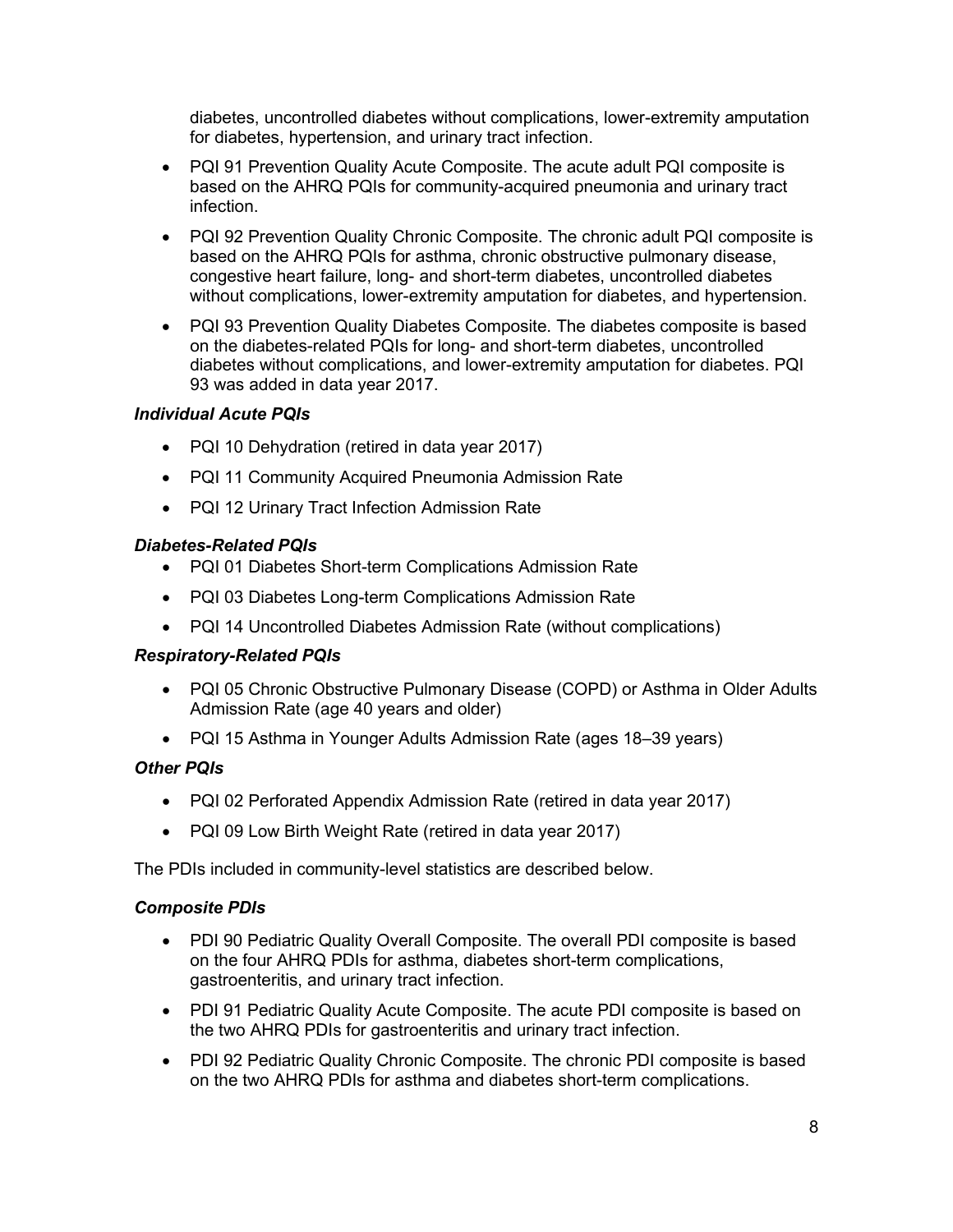# *Individual Acute PDIs*

- PDI 16 Gastroenteritis Admission Rate
- PDI 18 Urinary Tract Infection Admission Rate

# *Individual Chronic PDIs*

- PDI 14 Asthma Admission Rate
- PDI 15 Diabetes Short-term Complications Admission Rate

# *Other PDIs*

• PDI 17 Perforated Appendix Admission Rate (retired in data year 2017)

# **Reporting Cell Decision Rules and Handling Missing Data**

 reporting cell (i.e., a combination of a metric and stratification variable level for a given discharges or fewer than two hospitals) were suppressed and not released on HCUPnet. HCUPnet cell suppression rules were applied. These rules require the exclusion of a county) that draws from fewer than two hospitals or contains fewer than 11 discharges. Data from counties that did not meet minimum reporting rules (i.e., fewer than 11

 One exception was made for expected primary payer if the payer was missing and the patient was aged 65 years or older; in those cases, Medicare was assumed as the primary The HCUP data used in the production of the statistics are based on discharge counts, length of stay, and charges, and are stratified on age, sex, and expected primary payer. Missing charges and length of stay were imputed by assigning the average charges for the patient's state and DRG.<sup>[18](#page-8-0)</sup> Missing values for the patient's age, sex, county, or expected primary payer were included in the stratification analyses as a missing category. expected payer.

 the all-payer inpatient cost-to-charge ratio or by the group average all-payer inpatient cost- Medicaid Services. [19](#page-8-1)  The cost of inpatient care for a discharge was estimated by multiplying total charges by to-charge ratio based on data from Medicare cost reports from the Centers for Medicare &

## **National and State Comparisons**

 Computation of the national and state-level statistics followed procedures that were slightly different from those used for the county- and region-level statistics. The community statistics results include state and national values as benchmarks.

 The HCUP NIS is the data source for national benchmark values. Through 2011, LTAC facilities were excluded from the CLS NIS-based benchmarks to be consistent with the hospital selections used for CLS county- and region-level reporting. As a result, the national statistics developed as benchmarks for the community statistics project through 2011 differ from NIS statistics reported elsewhere in HCUPnet. Starting in 2012, the NIS

<span id="page-8-0"></span><sup>&</sup>lt;sup>18</sup> Technically, the data element DRG\_NoPOA was used to classify the patient.

<span id="page-8-1"></span>*glossary.* Retrieved October 23, 2017, from <u>https://hcupnet.ahrq.gov/#glossary</u>.<br>9 19 See Agency for Healthcare Research and Quality. (n.d.). Costs. In in *HCUPnet Healthcare Cost and Utilization Project*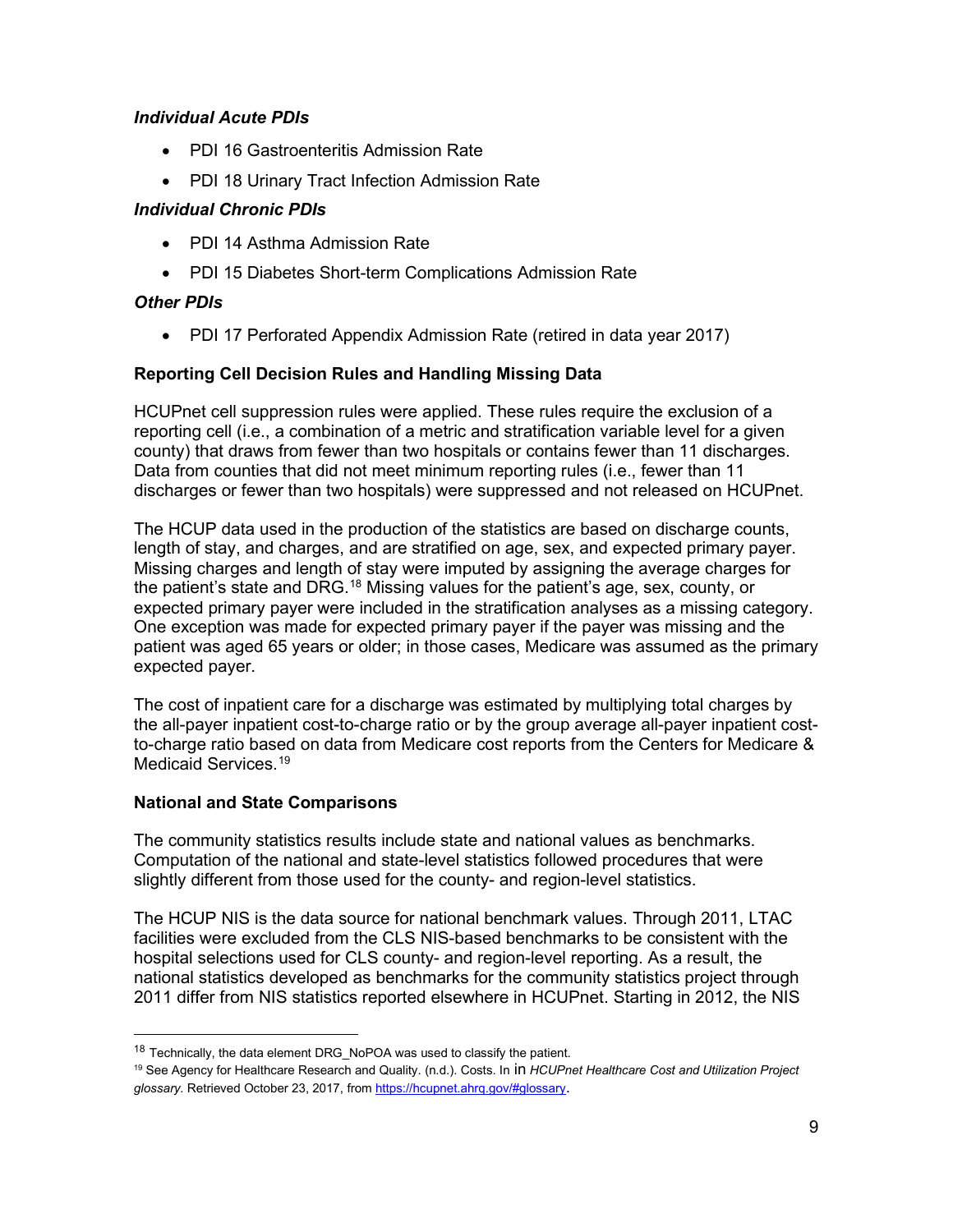has excluded LTAC facilities.

 important to note that, except for the PQIs and PDIs, these calculations used patient State-level benchmarks involved creation of discharge-level completion weights, which were functions of hospital strata (i.e., ownership, location, teaching status, and bed size). The completion weight was the quotient of stratum-specific total discharges reported in the annual AHA survey and the total discharges in the SID for the same stratum. It is residence rather than hospital location to identify the state. Use of hospital location is the standard for the QDR, and thus the results will differ.

Note that the adjusted national rates presented will be the same as the observed national rates. This is because the national population distribution is the standard that is used to adjust state-, county-, and region-level rates.

## **APPENDIX**

**Payer:** The expected payer, based on the first-listed payer.

 **Substance use**: Any alcohol or illicit drug use, including any use of illegal drugs or misuse of prescription drugs or other substances. For prescription drugs and other substances, if it could not pseudoephedrine, amphetamines, and methylphenidate. A full list of ICD-9-CM and *International*  be determined that the substance was misused or whether the poisoning was caused inadvertently by medical treatment, only substances that are likely to be abused were included, which were defined as barbiturates, benzodiazepines, sedatives, prescription opioids, dextromethorphan, *Classification of Diseases, Tenth Revision, Clinical Modification* (ICD-10-CM) codes that were included is shown in table 3. Substance-related statistics are based on all-listed diagnoses. If a record included codes that fell into multiple categories for the type of substance or substancerelated condition, the record was counted in each row.

 Note that the substance use path was retired in data year 2017 because the CCSR offers the ability to conduct queries of similar statistics specified by the mental and behavioral disorders categories.

 **Maternal delivery hospitalization records on or before September 30, 2015**: Maternal records categories: V617, 7965, 64831, 64832, 64833, 64834, 65551, 65553, 64840, 64841, 64842, 64843, are identified by all-listed diagnoses within [Clinical Classification Software \(CCS\)](https://www.hcup-us.ahrq.gov/toolssoftware/ccs/ccs.jsp) categories 176– 196, or a subset of individual ICD-9-CM diagnosis codes within mental health-related CCS and 64844.

 **Neonatal birth hospitalization records on or before September 30, 2015**: Neonatal records are or a subset of individual ICD-9-CM diagnosis codes that are not included within neonatal-related CCS categories: 77181, 27701, 74783, 76071, 76072, 76073, 76075, and 7795. identified by all-listed diagnoses within [Clinical Classification Software \(CCS\)](https://www.hcup-us.ahrq.gov/toolssoftware/ccs/ccs.jsp) categories 218–224,

identified by all-listed ICD-10-CM/PCS codes categorized into <u>DRGs</u> 765–768 and 774–775. **Maternal delivery hospitalization records after September 30, 2015**: Maternal records are

 **Neonatal birth hospitalization records after September 30, 2015**: Neonatal records are identified by all-listed ICD-10-CM codes beginning with Z38.

**Table 33. Definition of substance use on or before September 30, 2015**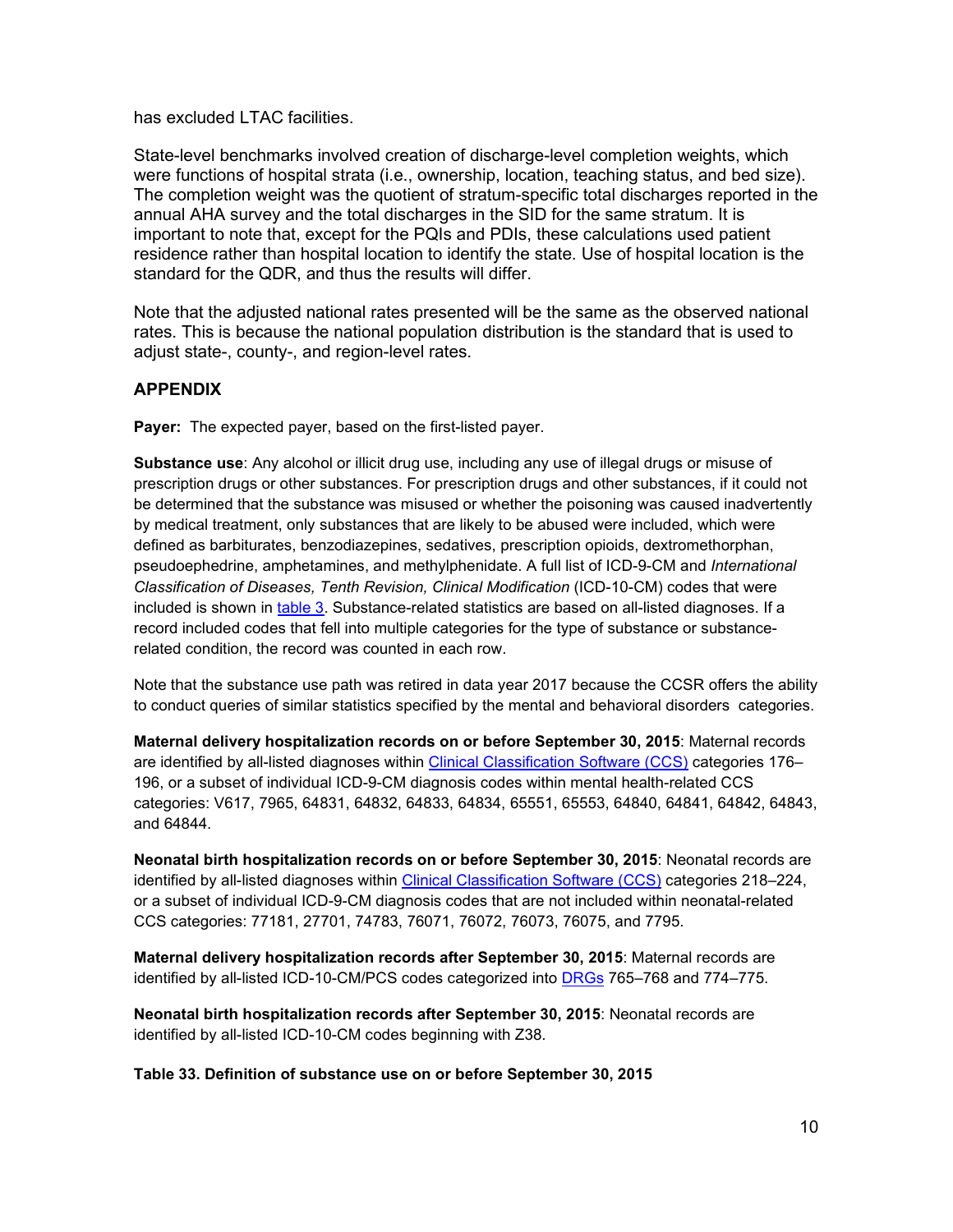| <b>ICD-9-CM Description</b>                                                  |        | <b>Type of Substance</b><br>or Substance-Related Condition        |
|------------------------------------------------------------------------------|--------|-------------------------------------------------------------------|
|                                                                              |        |                                                                   |
| Chapter 5: Mental Disorders (290-319)                                        |        |                                                                   |
| ALCOHOL-INDUCED MENTAL DISORDERS (291)                                       |        |                                                                   |
| Alcohol withdrawal delirium                                                  | 291.0  | Alcohol                                                           |
| Alcohol-induced persisting amnestic disorder                                 | 291.1  | Alcohol                                                           |
| Alcohol-induced persisting dementia                                          | 291.2  | Alcohol                                                           |
| Alcohol-induced psychotic disorder with<br>hallucinations                    | 291.3  | Alcohol                                                           |
| Idiosyncratic alcohol intoxication                                           | 291.4  | Alcohol                                                           |
| Alcohol-induced psychotic disorder with delusions                            | 291.5  | Alcohol                                                           |
| Other specified alcohol-induced mental disorders                             |        |                                                                   |
| Alcohol withdrawal                                                           | 291.81 | Alcohol                                                           |
| Alcohol induced sleep disorders                                              | 291.82 | Alcohol                                                           |
| Other alcohol-induced mental disorders                                       | 291.89 | Alcohol                                                           |
| Unspecified alcohol-induced mental disorder                                  | 291.9  | Alcohol                                                           |
| <b>DRUG-INDUCED MENTAL DISORDERS (292)</b>                                   |        |                                                                   |
| Drug withdrawal                                                              | 292.0  | Drug-induced mental disorders                                     |
| Drug-induced psychotic disorders with delusions                              | 292.11 | Drug-induced mental disorders                                     |
| Drug-induced psychotic disorders with<br>hallucinations                      | 292.12 | Drug-induced mental disorders                                     |
| Pathological drug intoxication                                               | 292.2  | Drug-induced mental disorders                                     |
| Drug-induced delirium                                                        | 292.81 | Drug-induced mental disorders                                     |
| Drug-induced persisting dementia                                             | 292.82 | Drug-induced mental disorders                                     |
| Drug-induced amnestic disorder                                               | 292.83 | Drug-induced mental disorders                                     |
| Drug-induced mood disorder                                                   | 292.84 | Drug-induced mental disorders                                     |
| Drug-induced sleep disorders                                                 | 292.85 | Drug-induced mental disorders                                     |
| Other specified drug-induced mental disorders                                | 292.89 | Drug-induced mental disorders                                     |
| Unspecified drug-induced mental disorder                                     | 292.9  | Drug-induced mental disorders                                     |
| ALCOHOL AND DRUG DEPENDENCE (303, 304)                                       |        |                                                                   |
| Acute alcohol intoxication                                                   | 303.0x | Alcohol                                                           |
| Other and unspecified alcohol dependence                                     | 303.9x | Alcohol                                                           |
| Opioid type dependence                                                       | 304.0x | Opioids                                                           |
| Sedative dependence                                                          | 304.1x | Sedatives, hypnotics, anxiolytics,<br>tranquilizers, barbiturates |
| Cocaine dependence                                                           | 304.2x | Stimulants                                                        |
| Cannabis dependence                                                          | 304.3x | Cannabis                                                          |
| Amphetamine dependence                                                       | 304.4x | <b>Stimulants</b>                                                 |
| Hallucinogen dependence                                                      | 304.5x | Hallucinogens                                                     |
| Other specified drug dependence (absinthe, glue,<br>inhalant, phencyclidine) | 304.6x | Other                                                             |
| Combinations of opioid with other drug dependence                            | 304.7x | Opioids                                                           |
| Combinations of drug dependence excluding opioid<br>type drug                | 304.8x | Other                                                             |
| Unspecified drug dependence                                                  | 304.9x | Other                                                             |
| <b>NONDEPENDENT ABUSE OF DRUGS (305)</b>                                     |        |                                                                   |
| Nondependent alcohol abuse                                                   | 305.0x | Alcohol                                                           |
|                                                                              |        |                                                                   |
| Nondependent cannabis abuse                                                  | 305.2x | Cannabis                                                          |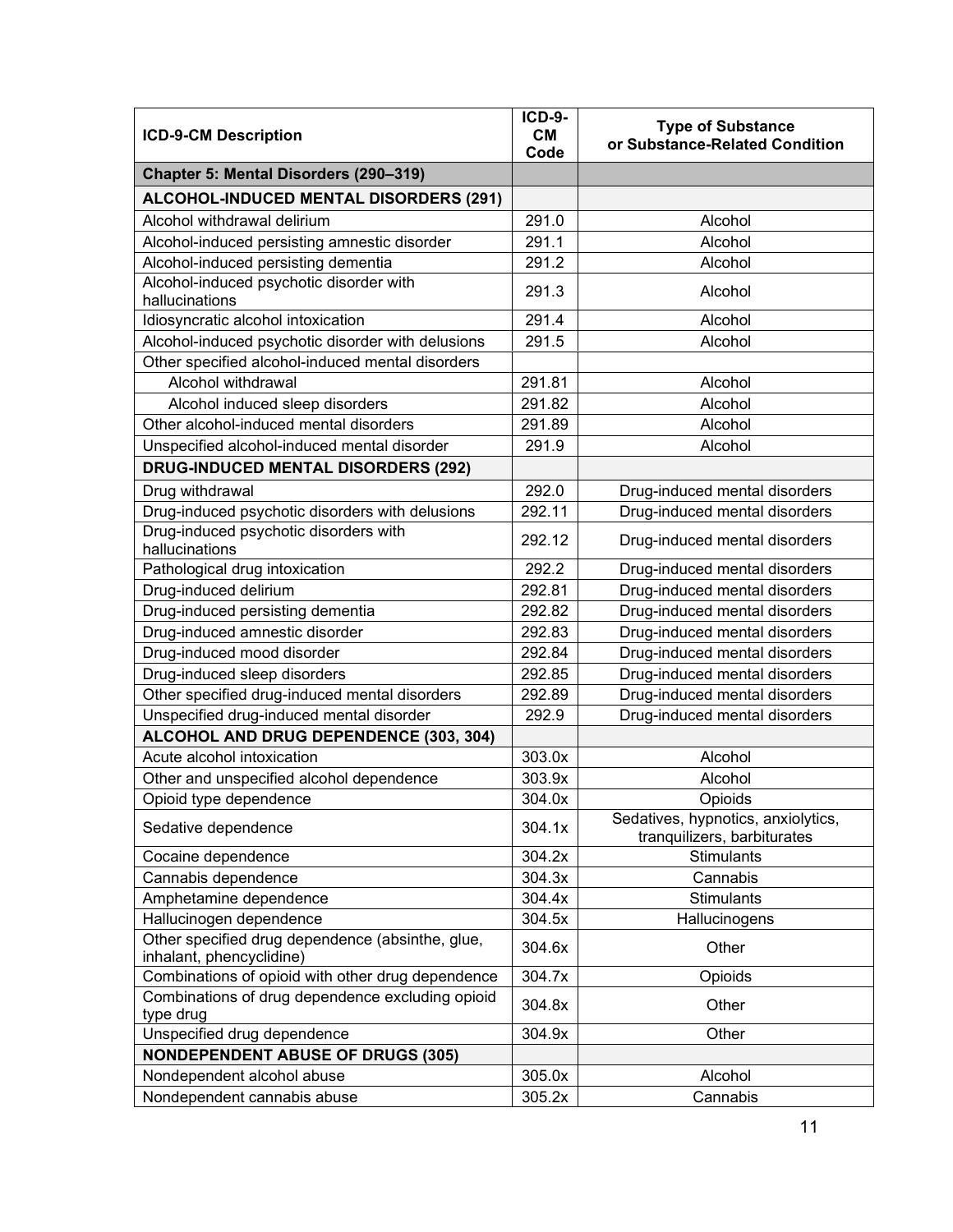| <b>ICD-9-CM Description</b>                                                                                                           |        | <b>Type of Substance</b><br>or Substance-Related Condition        |
|---------------------------------------------------------------------------------------------------------------------------------------|--------|-------------------------------------------------------------------|
| Nondependent hallucinogen abuse                                                                                                       | 305.3x | Hallucinogens                                                     |
| Nondependent sedative abuse                                                                                                           | 305.4x | Sedatives, hypnotics, anxiolytics,<br>tranquilizers, barbiturates |
| Nondependent opioid abuse                                                                                                             | 305.5x | Opioids                                                           |
| Nondependent cocaine abuse                                                                                                            | 305.6x | <b>Stimulants</b>                                                 |
| Nondependent amphetamine abuse                                                                                                        | 305.7x | <b>Stimulants</b>                                                 |
| Nondependent antidepressant abuse                                                                                                     | 305.8x | Other                                                             |
| Nondependent other mixed or unspecified drug<br>abuse                                                                                 | 305.9x | Other                                                             |
| Chapters 6, 7, & 9: Diseases of the Nervous                                                                                           |        |                                                                   |
| System and Sense Organs (320-389), Diseases<br>of the Circulatory System (390-459), and<br>Diseases of the Digestive System (520-579) |        |                                                                   |
| Alcoholic polyneuropathy                                                                                                              | 357.5  | Alcohol                                                           |
| Alcoholic cardiomyopathy                                                                                                              | 425.5  | Alcohol                                                           |
| Alcoholic gastritis, without hemorrhage                                                                                               | 535.30 | Alcohol                                                           |
| Alcoholic gastritis, with hemorrhage                                                                                                  | 535.31 | Alcohol                                                           |
| <b>Fatty liver</b>                                                                                                                    | 571.0  | Alcohol                                                           |
| Alcoholic hepatitis                                                                                                                   | 571.1  | Alcohol                                                           |
| Cirrhosis of liver                                                                                                                    | 571.2  | Alcohol                                                           |
| Liver damage, unspecified                                                                                                             | 571.3  | Alcohol                                                           |
| <b>Chapter 11: Complications of Pregnancy,</b><br>Childbirth, and the Puerperium (630-679)                                            |        |                                                                   |
| Drug dependence complicating pregnancy                                                                                                | 648.3x | Other                                                             |
| Chapter 15: Newborn (Perinatal) (760-779)                                                                                             |        |                                                                   |
| <b>NOXIOUS INFLUENCES AFFECTING FETUS OR</b><br><b>NEWBORN VIA PLACENTA OR BREAST MILK</b><br>(760.7)                                 |        |                                                                   |
| Fetal alcohol syndrome                                                                                                                | 760.71 | Alcohol                                                           |
| Narcotics affecting newborn                                                                                                           | 760.72 | Opioids                                                           |
| Hallucinogens affecting newborn                                                                                                       | 760.73 | Hallucinogens                                                     |
| Cocaine affecting newborn                                                                                                             | 760.75 | <b>Stimulants</b>                                                 |
| OTHER AND ILL-DEFINED CONDITIONS<br><b>ORIGINATING IN THE PERINATAL PERIOD (779)</b>                                                  |        |                                                                   |
| Drug withdrawal syndrome in newborn                                                                                                   | 779.5  | Opioids                                                           |
| Chapter 17: Injury and Poisoning (800-999)                                                                                            |        |                                                                   |
| POISONING BY DRUGS, MEDICINAL AND<br><b>BIOLOGICAL SUBSTANCES (960-979)</b>                                                           |        |                                                                   |
| Opium (alkaloids)                                                                                                                     | 965.00 | Opioids                                                           |
| Heroin                                                                                                                                | 965.01 | Opioids                                                           |
| Methadone                                                                                                                             | 965.02 | <b>Opioids</b>                                                    |
| Other narcotics                                                                                                                       | 965.09 | Opioids                                                           |
| <b>Barbiturates</b>                                                                                                                   | 967.0  | Sedatives, hypnotics, anxiolytics,<br>tranquilizers, barbiturates |
| Chloral hydrate group                                                                                                                 | 967.1  | Sedatives, hypnotics, anxiolytics,<br>tranquilizers, barbiturates |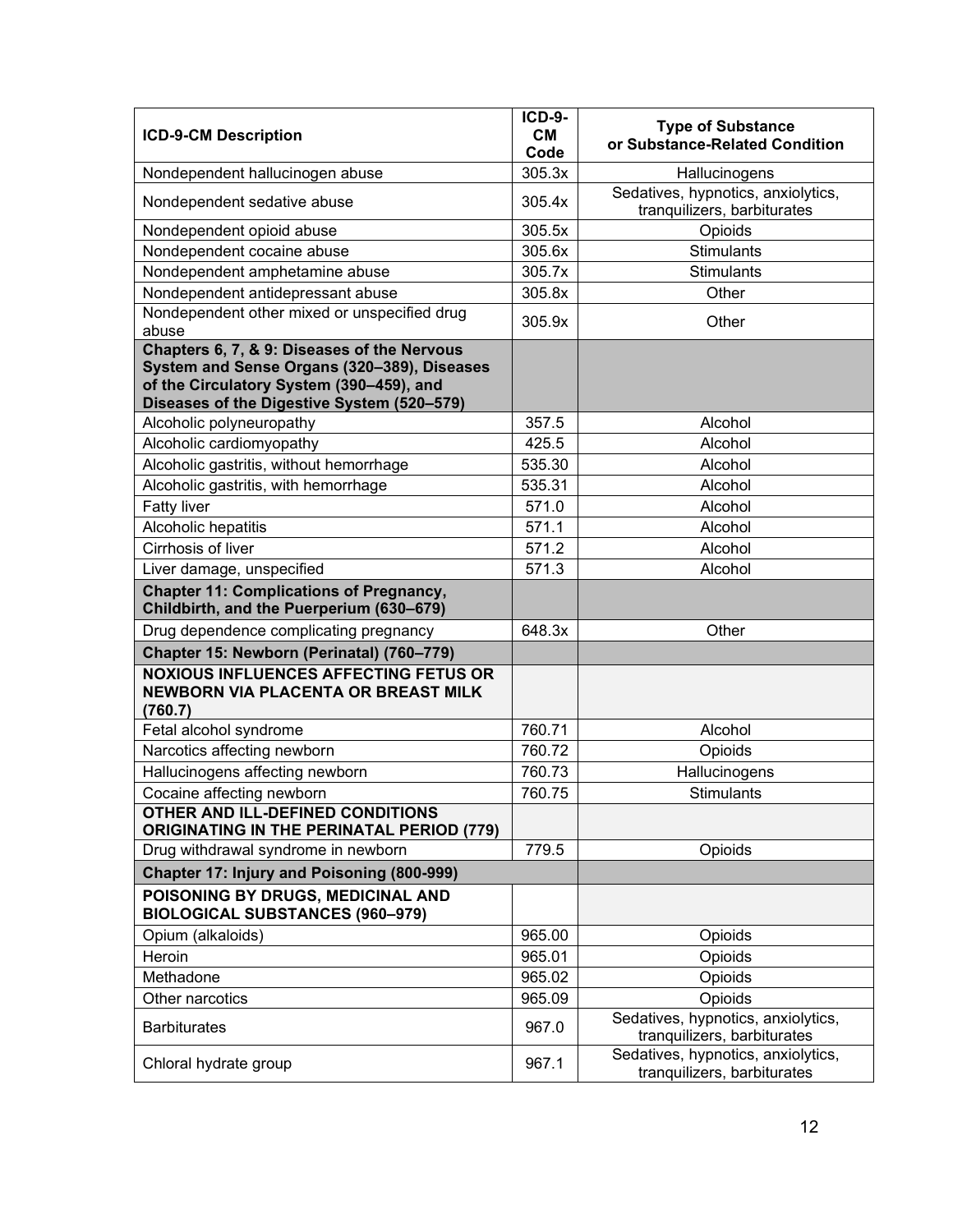| <b>ICD-9-CM Description</b>                                                                   | <b>ICD-9-</b><br><b>CM</b><br>Code | <b>Type of Substance</b><br>or Substance-Related Condition        |
|-----------------------------------------------------------------------------------------------|------------------------------------|-------------------------------------------------------------------|
| Paraldehyde                                                                                   | 967.2                              | Sedatives, hypnotics, anxiolytics,<br>tranquilizers, barbiturates |
| Bromine compounds                                                                             | 967.3                              | Sedatives, hypnotics, anxiolytics,<br>tranquilizers, barbiturates |
| Methaqualone compounds                                                                        | 967.4                              | Sedatives, hypnotics, anxiolytics,<br>tranquilizers, barbiturates |
| Glutethimide group                                                                            | 967.5                              | Sedatives, hypnotics, anxiolytics,<br>tranquilizers, barbiturates |
| Mixed sedatives, not elsewhere classified                                                     | 967.6                              | Sedatives, hypnotics, anxiolytics,<br>tranquilizers, barbiturates |
| Other sedatives and hypnotics                                                                 | 967.8                              | Sedatives, hypnotics, anxiolytics,<br>tranquilizers, barbiturates |
| Unspecified sedative or hypnotic (sleeping pills)                                             | 967.9                              | Sedatives, hypnotics, anxiolytics,<br>tranquilizers, barbiturates |
| Surface (topical) and infiltration anesthetics                                                | 968.5                              | <b>Stimulants</b>                                                 |
| Benzodiazepine                                                                                | 969.4                              | Sedatives, hypnotics, anxiolytics,<br>tranquilizers, barbiturates |
| Tranquilizer not elsewhere classified (NEC)                                                   | 969.5                              | Sedatives, hypnotics, anxiolytics,<br>tranquilizers, barbiturates |
| Poisoning by hallucinogens                                                                    | 969.6                              | Hallucinogens                                                     |
| Psychostimulant not otherwise specified (NOS)<br>(Begin 2009)                                 | 969.70                             | <b>Stimulants</b>                                                 |
| Amphetamine (Begin 2009)                                                                      | 969.72                             | <b>Stimulants</b>                                                 |
| Methylphenidate (Begin 2009)                                                                  | 969.73                             | <b>Stimulants</b>                                                 |
| Psychostimulant NEC (Begin 2009)                                                              | 969.79                             | <b>Stimulants</b>                                                 |
| Opiate antagonist                                                                             | 970.1                              | Opioids                                                           |
| Central nervous system (CNS) stimulant NEC (only<br>2006-2010)                                | 970.8                              | <b>Stimulants</b>                                                 |
| Cocaine (Begin 2010)                                                                          | 970.81                             | <b>Stimulants</b>                                                 |
| CNS stimulant NEC (Begin 2010)                                                                | 970.89                             | <b>Stimulants</b>                                                 |
| <b>CNS stimulant NOS</b>                                                                      | 970.9                              | <b>Stimulants</b>                                                 |
| Antitussives                                                                                  | 975.4                              | Other                                                             |
| Anti-common cold drugs                                                                        | 975.6                              | Other                                                             |
| Ethyl alcohol                                                                                 | 980.0                              | Alcohol                                                           |
| Other specified alcohols                                                                      | 980.8                              | Alcohol                                                           |
| Unspecified alcohol                                                                           | 980.9                              | Alcohol                                                           |
| <b>Supplemental Classification of External Causes</b><br>of Injury and Poisoning (E-Codes)    |                                    |                                                                   |
| <b>ACCIDENTAL POISONING BY DRUGS,</b><br>MEDICINAL SUBSTANCES, AND BIOLOGICALS<br>(E850-E858) |                                    |                                                                   |
| Accidental poisoning by heroin                                                                | E850.0                             | <b>Opioids</b>                                                    |
| Accidental poisoning by methadone                                                             | E850.1                             | Opioids                                                           |
| Accidental poisoning by other opiates and related<br>narcotics                                | E850.2                             | Opioids                                                           |
| Accidental poisoning by barbiturates                                                          | E851                               | Sedatives, hypnotics, anxiolytics,<br>tranquilizers, barbiturates |
| Chloral hydrate                                                                               | E852.0                             | Sedatives, hypnotics, anxiolytics,<br>tranquilizers, barbiturates |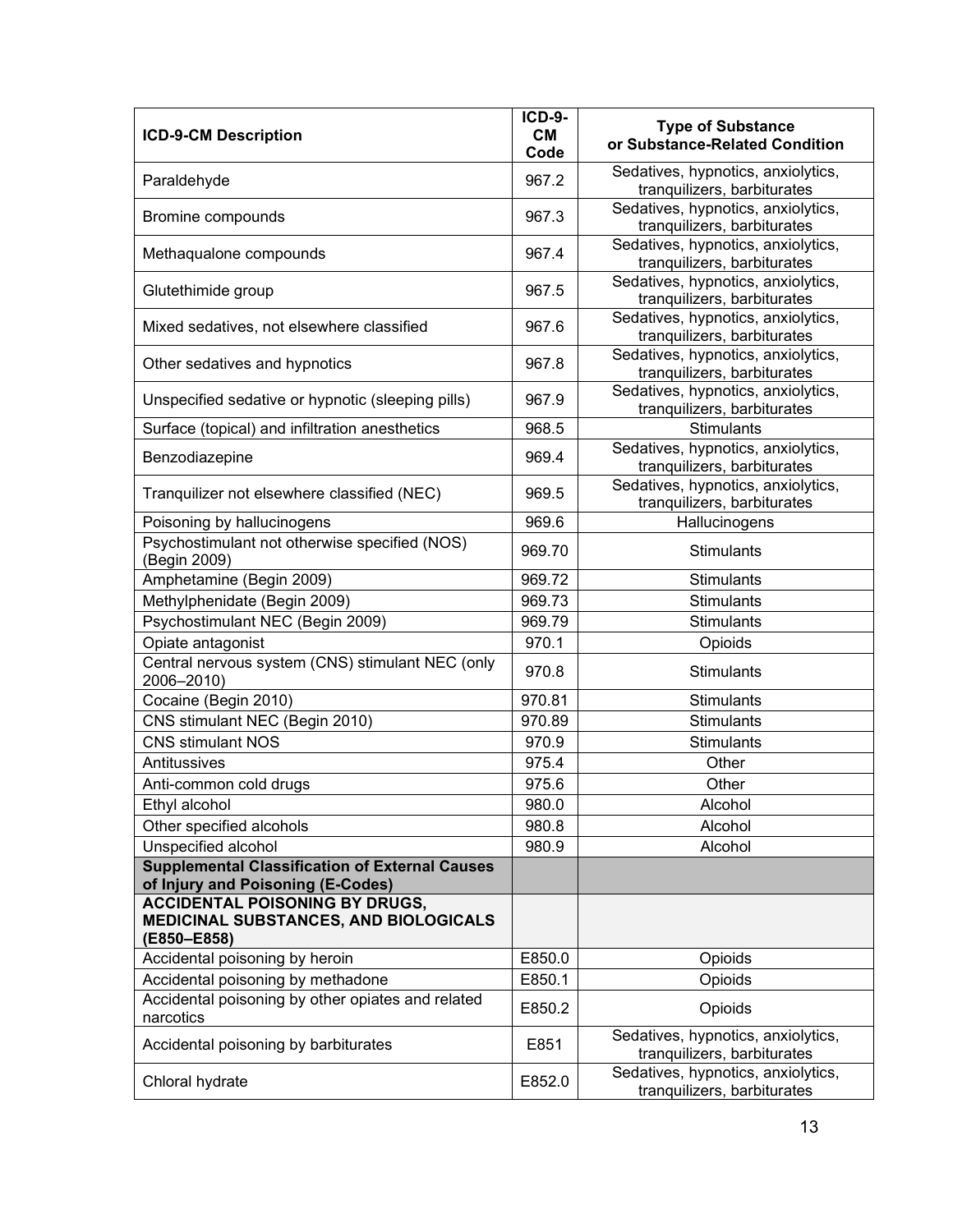| <b>ICD-9-CM Description</b>                                                                                    | <b>ICD-9-</b><br><b>CM</b><br>Code | <b>Type of Substance</b><br>or Substance-Related Condition        |
|----------------------------------------------------------------------------------------------------------------|------------------------------------|-------------------------------------------------------------------|
| Paraldehyde                                                                                                    | E852.1                             | Sedatives, hypnotics, anxiolytics,<br>tranquilizers, barbiturates |
| Bromine compound                                                                                               | E852.2                             | Sedatives, hypnotics, anxiolytics,<br>tranquilizers, barbiturates |
| Methaqualone compounds                                                                                         | E852.3                             | Sedatives, hypnotics, anxiolytics,<br>tranquilizers, barbiturates |
| Glutethimide group                                                                                             | E852.4                             | Sedatives, hypnotics, anxiolytics,<br>tranquilizers, barbiturates |
| Mixed sedatives NEC                                                                                            | E852.5                             | Sedatives, hypnotics, anxiolytics,<br>tranquilizers, barbiturates |
| <b>Sedatives NEC</b>                                                                                           | E852.8                             | Sedatives, hypnotics, anxiolytics,<br>tranquilizers, barbiturates |
| Sedatives NOS                                                                                                  | E852.9                             | Sedatives, hypnotics, anxiolytics,<br>tranquilizers, barbiturates |
| Benzodiazepine tranquilizers                                                                                   | E853.2                             | Sedatives, hypnotics, anxiolytics,<br>tranquilizers, barbiturates |
| <b>Tranquilizer NEC</b>                                                                                        | E853.8                             | Sedatives, hypnotics, anxiolytics,<br>tranquilizers, barbiturates |
| <b>Tranquilizer NOS</b>                                                                                        | E853.9                             | Sedatives, hypnotics, anxiolytics,<br>tranquilizers, barbiturates |
| Accidental poisoning by hallucinogens                                                                          | E854.1                             | Hallucinogens                                                     |
| Accidental poisoning by psychostimulants                                                                       | E854.2                             | Stimulants                                                        |
| Accidental poisoning by central nervous system<br>stimulants (analeptics, opiate antagonists)                  | E854.3                             | Stimulants                                                        |
| <b>ACCIDENTAL POISONING BY OTHER SOLID</b><br>AND LIQUID SUBSTANCES, GASES, AND<br><b>VAPORS (E860-E869)</b>   |                                    |                                                                   |
| Alcohol beverage                                                                                               | E860.0                             | Alcohol                                                           |
| Ethyl alcohol                                                                                                  | E860.1                             | Alcohol                                                           |
| <b>Alcohol NEC</b>                                                                                             | E860.8                             | Alcohol                                                           |
| <b>Alcohol NOS</b>                                                                                             | E860.9                             | Alcohol                                                           |
| DRUGS, MEDICINAL AND BIOLOGICAL<br><b>SUBSTANCES CAUSING ADVERSE EFFECTS IN</b><br>THERAPEUTIC USE (E930-E949) |                                    |                                                                   |
| Heroin causing adverse effects in therapeutic use                                                              | E935.0                             | Opioids                                                           |
| SUICIDE AND SELF-INFLICTED POISONING BY<br><b>SOLID OR LIQUID SUBSTANCES (E950)</b>                            |                                    |                                                                   |
| Suicide and self-inflicted poisoning by barbiturates                                                           | E950.1                             | Sedatives, hypnotics, anxiolytics,<br>tranquilizers, barbiturates |
| Suicide and self-inflicted poisoning by other<br>sedatives/hypnotics                                           | E950.2                             | Sedatives, hypnotics, anxiolytics,<br>tranquilizers, barbiturates |
| Suicide and self-inflicted poisoning by tranquilizers<br>and other psychotropic agents                         | E950.3                             | Sedatives, hypnotics, anxiolytics,<br>tranquilizers, barbiturates |
| Poisoning by solid or liquid substances,                                                                       |                                    |                                                                   |
| undetermined whether accidentally or purposely<br>inflicted (E980-E989)                                        |                                    |                                                                   |
| Undetermined poisoning by barbiturates                                                                         | E980.1                             | Sedatives, hypnotics, anxiolytics,<br>tranquilizers, barbiturates |
| Undetermined poisoning by other sedatives and<br>hypnotics                                                     | E980.2                             | Sedatives, hypnotics, anxiolytics,<br>tranquilizers, barbiturates |